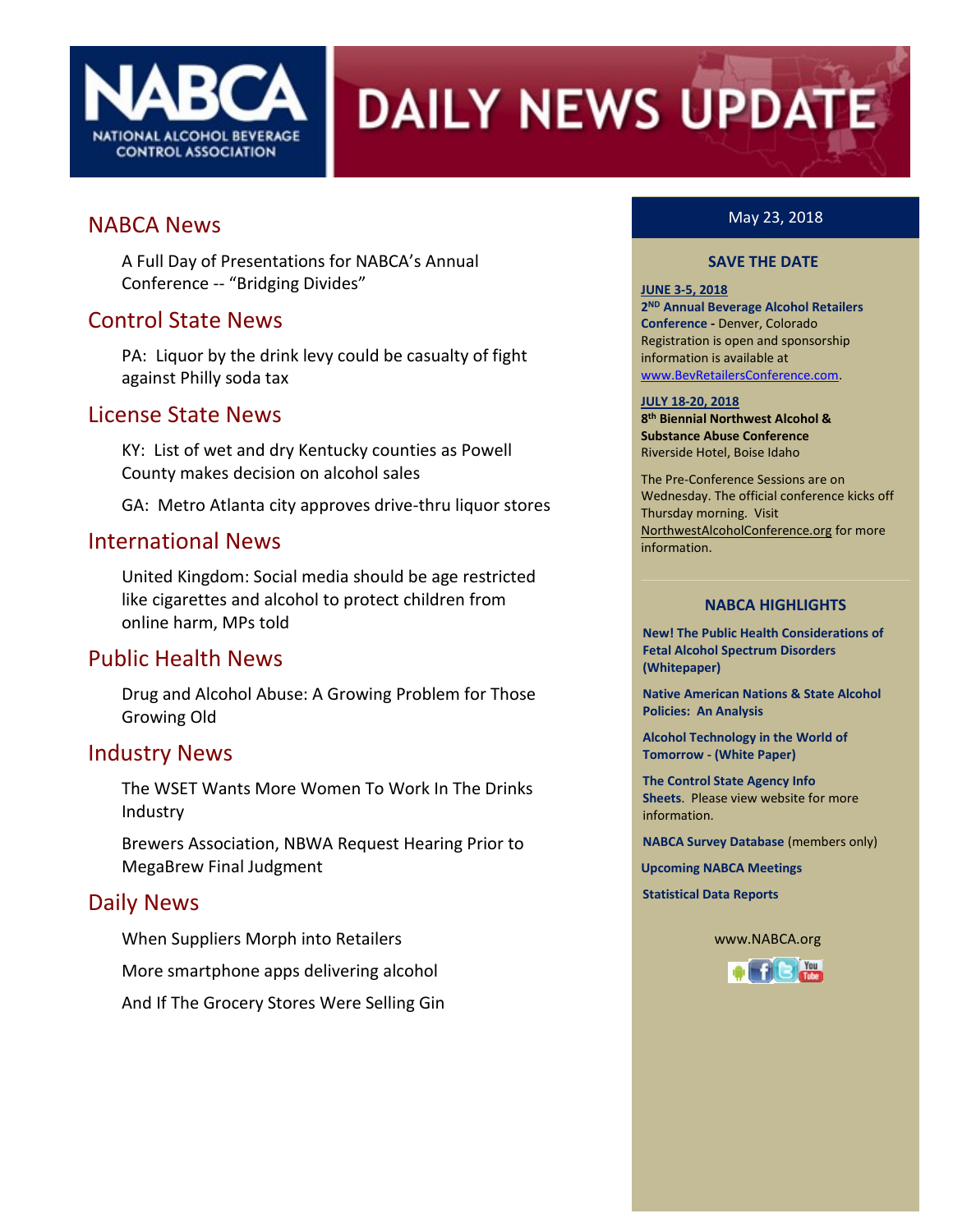# NABCA NEWS

#### A Full Day of Presentations for NABCA's Annual Conference -- "Bridging Divides"

#### **NABCA** May 23, 2018

NABCA Chairman and Michigan Liquor Control Commission Chairman Andy Deloney, extended a warm welcome to Tuesday's attendees recognizing and acknowledging his fellow board members for their professionalism and accomplishments, and NABCA staff for their responsiveness and quality of work for the association. He thanked CEO Jim Sgueo for his ability to work with and effectively communicate with every director that has served on the board, despite varying political philosophies, habits and tendencies. He reflected upon the influences that resulted in his vision for the theme, "Bridging Divides," for the 81st Annual NABCA Conference. He credited Jeff Anderson for being a mentor that inspired him to "want to go further to further engage, to dig even deeper in our efforts to build and maintain strong relationships with our supplier partners" and other stakeholders. In his role as soon to be past chairman, he also recognized Virginia's Jeff Painter as the incoming chairman and Wyoming's Dan Noble as the chairman elect. Mr. Deloney reflected upon the activities that occurred during his tenure and how these activities helped to "Bridge Divides" as communication and understanding with others in the alcohol landscape must continue for effective management of alcohol.

Mr. Deloney then introduced the keynote speakers of General Session I, who offered a geopolitical picture of the world, which through technology has become a smaller place today than years ago. Summaries of this presentation and others from the day are below:

#### A World View (General Session I)

American Journalist and novelist David Ignatius started with a humorous anecdote from one of his travels where upon introducing himself as a journalist to someone, their response was "is your first name 'Fake'." He then went on to share about his experiences at three recent international meetings – Abu Dhabi, Brussels, and Syria – and closed with the comment that the world still needs American Leadership, and that the US cannot walk away from this role because there will be a high cost if we do.

Retired Admiral James Stavridis also talked about international political influences and events that are affecting the world and expressed that the next emerging "tale of woe" will be in the form of cyber criminal activities. He cited several books the audience could read to become better informed and concluded that in addition to an Army, Navy, Airforce and Marine military to help protect citizens, that there will be a need for a "Cyber Force" in the next five years.

Retired Admiral James Stavridis has served as NATO's 16th Supreme Allied Commander Europe and 15th Commander of the U.S. European Command (2009-2013), Head of U.S. Southern Command (2006-2009), Dean of The Fletcher School of Law and Diplomacy at Tufts University, and Chief International Security Analyst for NBC News. David Ignatius is an also an associate editor and columnist for The Washington Post. He also co-hosts PostGlobal, an online discussion of international issues at Washingtonpost.com, with Fareed Zakaria.

#### Bridge to Tomorrow (Business Session I)

In the first business session of the conference, moderator and outgoing NABCA chairman Andy Deloney asked four industry representatives a series of questions relating to alcohol consumption and trends. The questions posed also solicited audience responses, via the NABCA events app. The responses of the panelists and that of the audience were sometimes spot on and other times, quite different.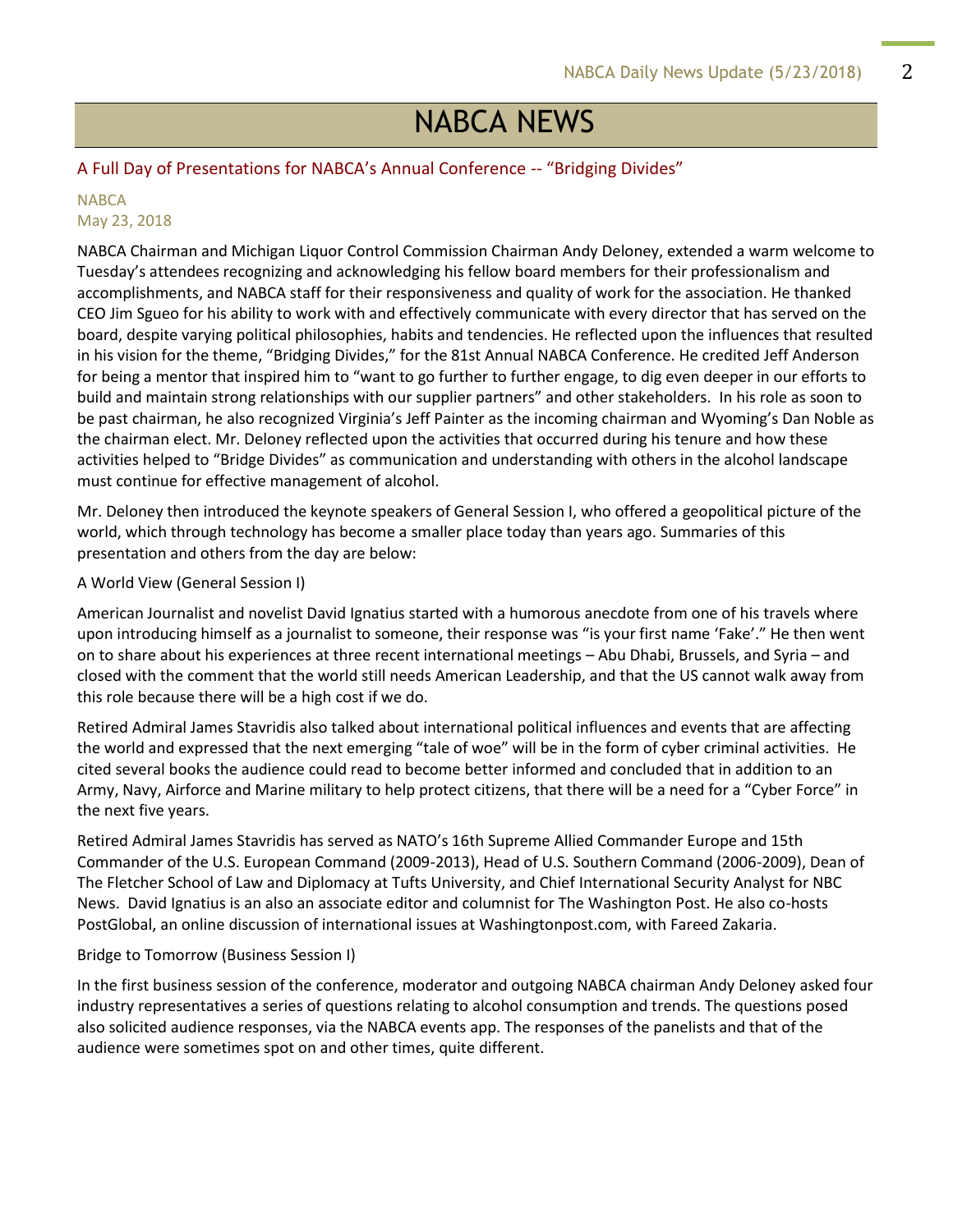Panelists were:

- Michael Johnson, Chief Executive Office & Co-Owner, Johnson Brothers
- Julious Grant, Chief Commercial Officer, US, Beam Suntory Inc.
- Lynda M. Webber, President & Chief Operating Officer, Hood River Distillers, Inc
- Craig Purser, President & CEO, National Beer Wholesalers Association

To follow are a couple of the questions and the respective responses. Please note that the writer tried to capture responses verbatim where possible. In some instances, the responses are paraphrased.

- Question: Does consolidation in the wholesale tier…
- Response choices:
	- o Protect the three-tier system
	- o Jeopardize the three-tier system
	- o No impact

Julious: Protect the three-tier system because wholesalers will be efficient at adding certain needs and building end to end capabilities as they consolidate and partner with suppliers to address how to get brands in front of consumers.

Lynda: No impact because the best thing that has happened to the industry is the three-tier system. That is how small companies have survived. Smaller companies producing one product may not have the capacity to compete with a supplier that has 57 varieties, but the smaller company will survive in the marketplace.

Michael: No impact because consolidation happens in any industry in America. By acquisition is how a business becomes bigger and better. There is room for smaller wholesalers to come in to the business.

Craig: It could be a combination of protection or jeopardizing. It depends on how the industry behaves. While it may not be perfect, the three-tier system is designed to protect the public interest and serves a higher purpose.

Fifty percent of the audience chose that consolidation in the wholesale tier will jeopardize the three-tier system.

- Question: Will American Whiskey continue its rise and replace vodka as the category leader in…
- Response choices:
	- o 2 years
	- o 5 years
	- o Won't happen

Lynda: Won't happen because vodka has had a huge lead over whiskey for too long.

Julious: In 5 years because consumers are looking for it. There is continued innovation with the product that provides consumers with the choices they are looking for. They want brands that have a story or a uniqueness. Whiskey will overtake vodka.

Craig: Won't happen because vodka is a versatile liquid that can go into so many drinks. It will continue to be a leader.

Michael: Won't happen because vodka makes up over 30 percent of the spirits category. It has become popular with millennials. Whiskey will rise, but vodka will retain the lead.

The majority of the audience said that vodka will remain king and whiskey won't replace vodka as the category leader.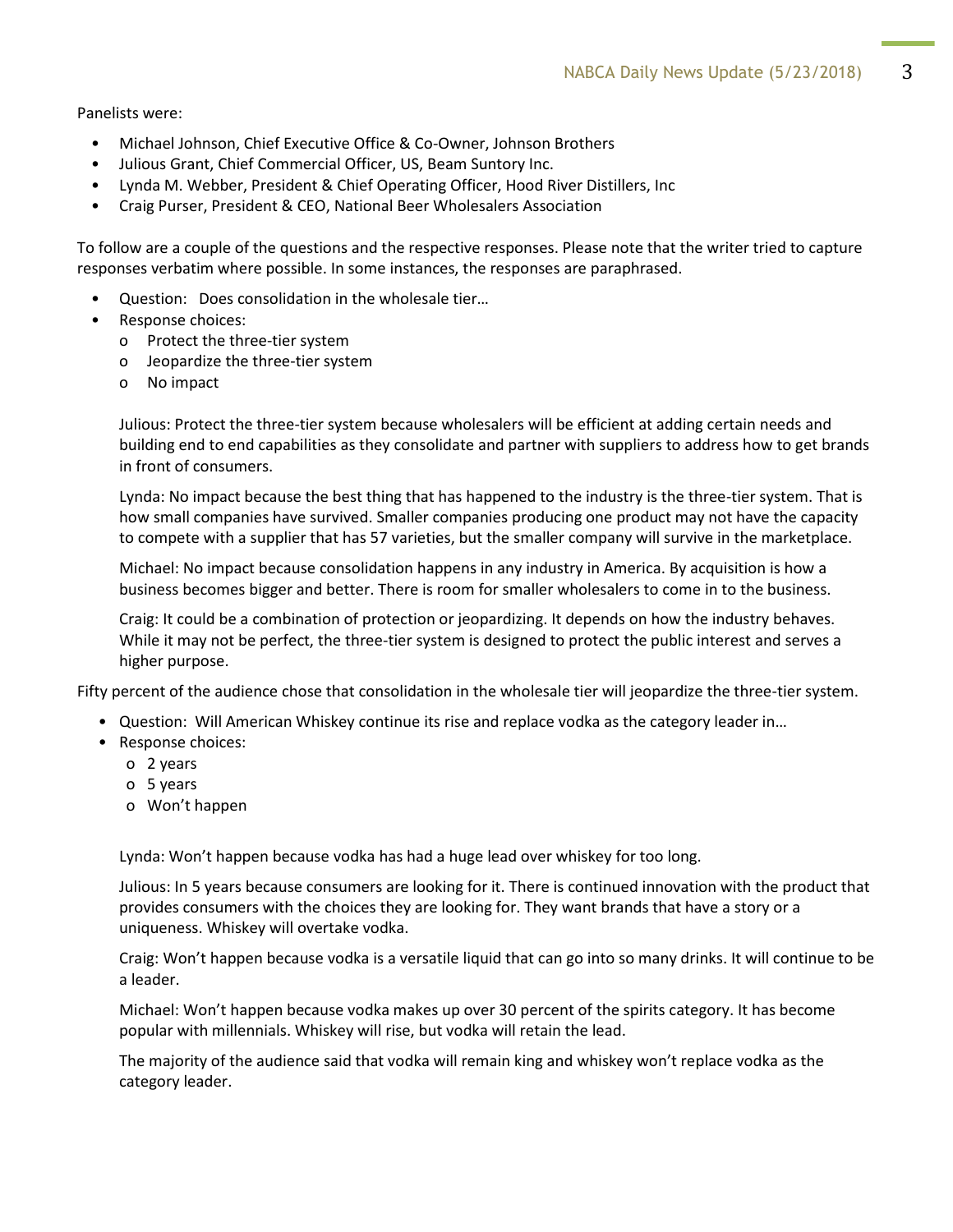#### **Building Bridges (Seminar I)**

During this session, prevention, public health and industry panelists talked about building personal relationships and why this matters to communities. Moderator and NABCA board member Jeff Anderson set the tone for the three speakers. He noted communication among individuals from the prevention and industry sides can prove beneficial for education about alcohol and prevention of public harm. Pat Bird, director of operations, Utah County Department of Drug and Alcohol Prevention and Treatment kicked off the presentation and addressed where individual state prevention systems fall; usually under the department of health and human services. He cited examples of community collaborations with the Utah DABC and local retailers who have all worked together to address an issue such as preventing underage drinking. He noted that although the initial attempt to work with prevention specialists may be challenging, they are willing, and the conversation may prove successful.

John Bodnovich, executive director, American Beverage Licensees addressed several points including similarities between independent and control retailers, understanding constituencies, disruptions in the marketplace (for instance e-commerce), building the right bridge, and retailer relationships with control states. He said independent retailers have a record of supporting the 21st Amendment and states' rights in determining their alcohol laws. He added that while independent and control state retailers may not agree on everything, they have learned to work things out for the benefit of all.

Presenter Marianne King, grant project director, Idaho Office of Drug Policy, began her discussion by saying, "Building partnerships and building bridges can take you places you could never go on your own." She cited several programs and showed examples of the promotion used for some of her agency's initiatives, including BeTheParents.org and a sticker shock campaign. She recognized the Idaho State Liquor Division for their successful mini grant program, which has been valuable to many coalitions in the state.

Customer Service Solutions (Seminar II)

NABCA director and director of the Utah Department of Alcohol Beverage Control, Sal Petilos set the stage for speaker Tom Shay, principal, Profits Plus Solutions, Inc., to talk about customer service and the qualities it takes for employees to meet and deliver a good and sometimes exceptional experience to customers. He cited several questions a store owner or manager need to consider when giving instructions to employees to follow through on a task. Some of them include whether there is a reward for the person completing the task or a penalty for poor performance? Does the person have the skills to do the work? Examining if you are asking the person to do the task because you cannot do it? Is there enough time and the necessary tools to complete the task? Do you check on the progress of the task or wait until the staff member tells you they are done? He also gave examples of games that can teach employees how to interact with customers that will get positive results. He shared that looking customers in their eyes offers them a recognition of their presence and will result in engaging them in your business environment. He added it is what you say and how you say it that wins customers over.

Wednesday will conclude the conference with a keynote address from Peter Ricchiuti, professor of economics at the Freeman School of Business at Tulane University, along with business sessions and seminars. Summaries of these presentations will be offered in Thursday's Daily News Update.

# CONTROL STATE NEWS

#### PA: Liquor by the drink levy could be casualty of fight against Philly soda tax

**WHYY** By Tom MacDonald May 22, 2018

A bill in Harrisburg aimed at stopping Philadelphia's tax on sweetened beverages could cause some collateral damage — and cost the city schools money another way.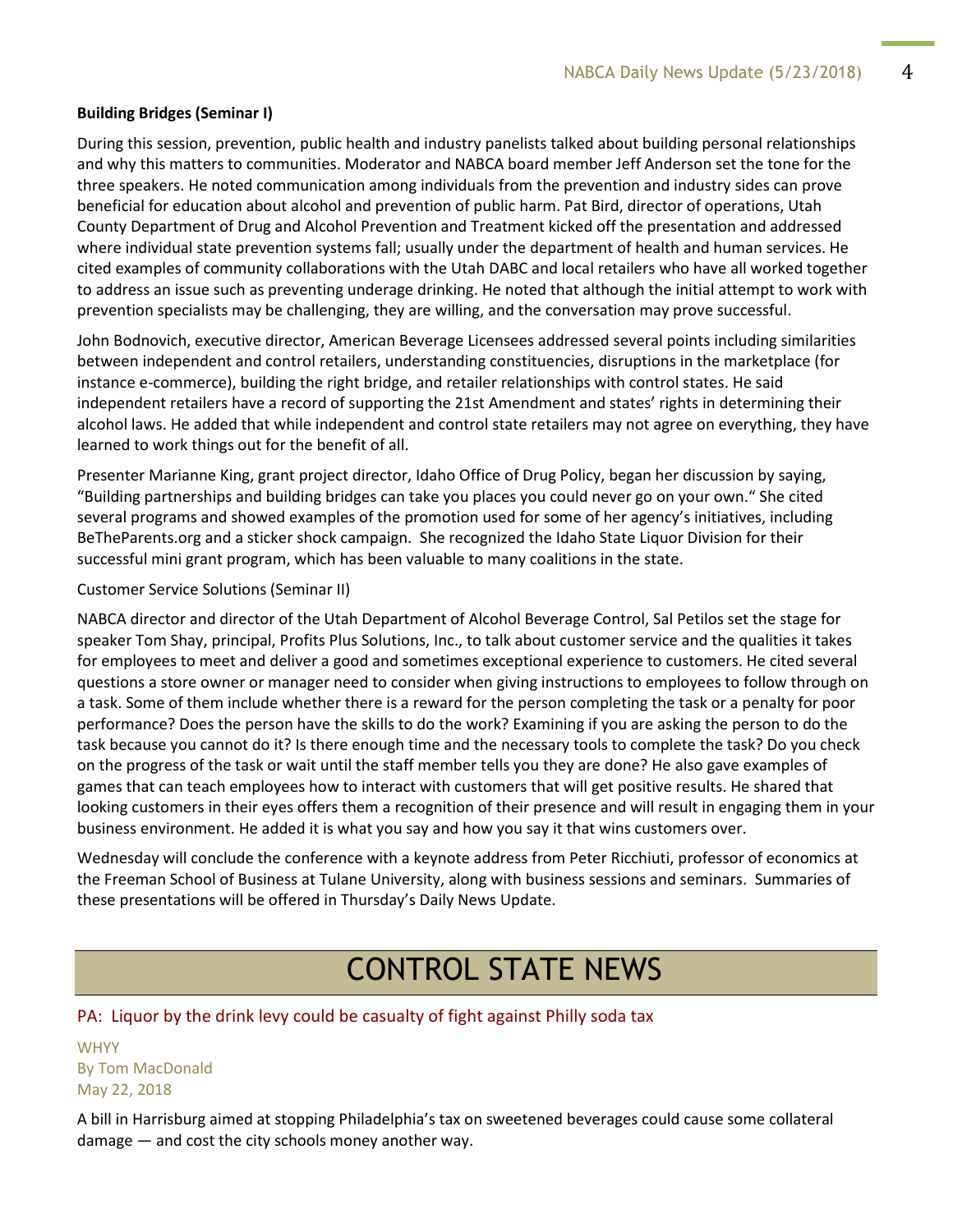Philadelphia's 10 percent tax on liquor sold by the glass, in effect for more than a decade, generates between \$40 million and \$60 million annually — exclusively for city schools.

If a bill designed to end the sweetened beverage tax were approved in Harrisburg, City Council President Darrell Clarke said, the liquor tax could also be challenged.

"Losing that would be significant money that we've already counted on," he said. "It's produced a significant amount of revenue over the years."

Clarke said he has heard no complaints about the alcoholic drink tax in years.

"To a degree, it's a voluntary tax. If you don't buy a drink or the liquor, you don't have to pay the tax," he said.

City Council is working with lawmakers in Harrisburg in an effort to avoid revocation of the 1.5 cents per ounce tax on the supply of sweetened beverages — including regular and diet sodas and teas — to retail dealers. Revenue from the tax has been earmarked for expanding pre-K and other city investments in libraries and recreation.

# LICENSE STATE NEWS

KY: List of wet and dry Kentucky counties as Powell County makes decision on alcohol sales

**WKYT** By WKYT News Staff May 22, 2018

POWELL COUNTY, Ky. (WKYT) - As Powell County voters head to the polls to determine whether to legalize alcohol sales, here is a map of the current wet and dry counties in Kentucky.

Click here for a higher-resolution PDF.

#### GA: Metro Atlanta city approves drive-thru liquor stores

#### WSB TV By Amanda C. Coyne, The Atlanta Journal-Constitution May 22, 2018

GWINNETT COUNTY, Ga. - You soon may not have to leave your car to pick up a bottle of your favorite liquor.

The Lilburn City Council approved an ordinance to allow drive-thru liquor stores during its May 14 meeting.

The ordinance allows liquor stores in the city to install service or drive-thru windows, providing the window has a canopy overhead and is visible from the street or sidewalk.

The ordinance was approved 3-0 after being tabled during an April meeting.

At least one Lilburn liquor store has already requested to install a drive-thru window. 29 Package Store, located on Lawrenceville Highway, has submitted the request but has not yet begun work on it.

Drive-thru liquor stores are fairly common in South Georgia, but less so in metro Atlanta.

There are a handful in DeKalb County, including Pitch and Putt Liquor Store on Johnson Road in Druid Hills.

Package stores are banned in some Gwinnett County cities, including Lawrenceville and Snellville.

The city of Berkeley Lake approved liquor sales in a 113-18 vote in November 2017.

There are no liquor stores in unincorporated Gwinnett County, according to spokesman Joe Sorensen.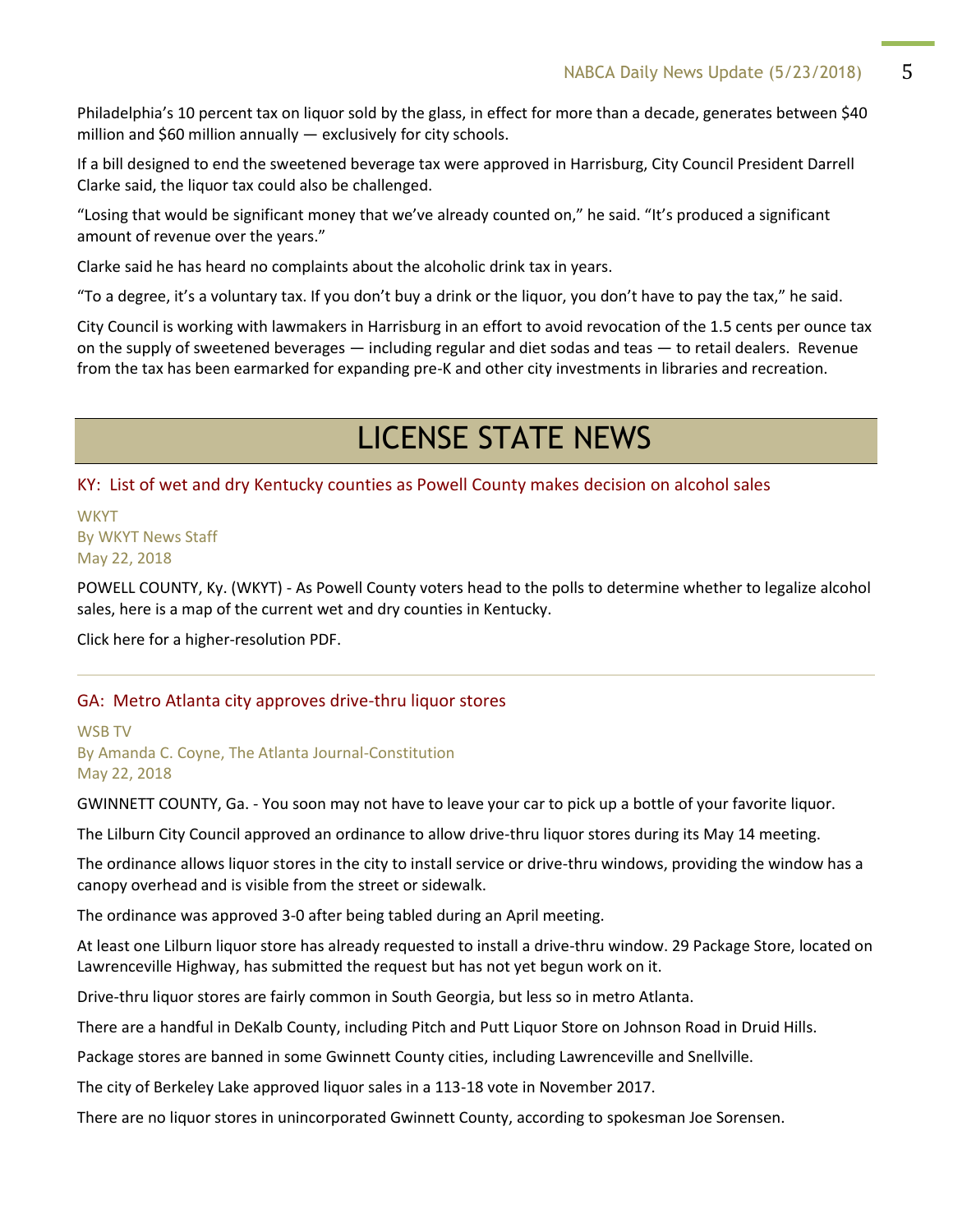# INTERNATIONAL NEWS

#### United Kingdom: Social media should be age restricted like cigarettes and alcohol to protect children from online harm, MPs told

#### The Telegraph By Jack Maidment, political correspondent May 22, 2018

Children under the age of 16 should be banned from using social media to prevent them from harm in the same way that they are not allowed to buy cigarettes or alcohol, MPs have been told.

Matt Hancock, the Culture Secretary, suggested earlier this month that Facebook and other social media websites should require parents to confirm that their children are over the age of 13 before they are allowed to use the platforms.

Campaigners have now called for the Government to go further and to impose effective age verification and enforcement measures to prevent children from accessing pornography, violent content or other harmful material.

Meanwhile, charity bosses have urged ministers to introduce digital literacy training for parents so they know what their children are doing online.

It comes amid fears "parents are terrified of the internet" and are "crying out for more help".

Mr Hancock criticised social media websites for only requiring children to tick a box to confirm that they are over the age of 13 as he said it was now "one of the hardest times to be a parent".

The minimum age for Facebook users is 13, but surveys suggest that three-quarters of children aged between 10 and 12 have social media accounts.

Concerns have been raised about the potentially harmful effect social media can have on young people and campaigners told the Science and Technology Select Committee that more needed to be done to address the issue.

Asked if the Government should find ways of imposing age verification, Duncan Stephenson, from the Royal Society for Public Health charity, suggested social media should be treated in the same way as the sale of tobacco and alcohol.

He said: "Absolutely. I work for public health and if you were to take parity of esteem, if there are issues around young people's mental health and wellbeing where it has been affected by social media, why should it be treated any differently to other risk factors like smoking and drinking?

"Yes, there are positives around social media but we should look at how we can graduate usage, particularly for those who are vulnerable under the age of 16."

Carolyn Bunting from the Internet Matters group which aims to keep children safe online stressed the importance of education but also backed the use of more technology.

She added: "We would equally welcome technical solutions in that space. I think it's great to have a backstop for parents so parents have something to rely on.

"But I think ultimately this is about educating our young people to behave online and that the environments that we have offline should be the same that we have online."

Meanwhile, Sue Jones from the Ditch the Label anti-bullying charity said parents needed digital literacy training so they are better prepared to protect their children from online harm.

She told MPs: "I think there is a need for parents to really be involved in that. I am not sure whether the school [could do the training], because they are already hugely overworked, many teachers, I am not sure it is right for them or who would be best placed to deliver it.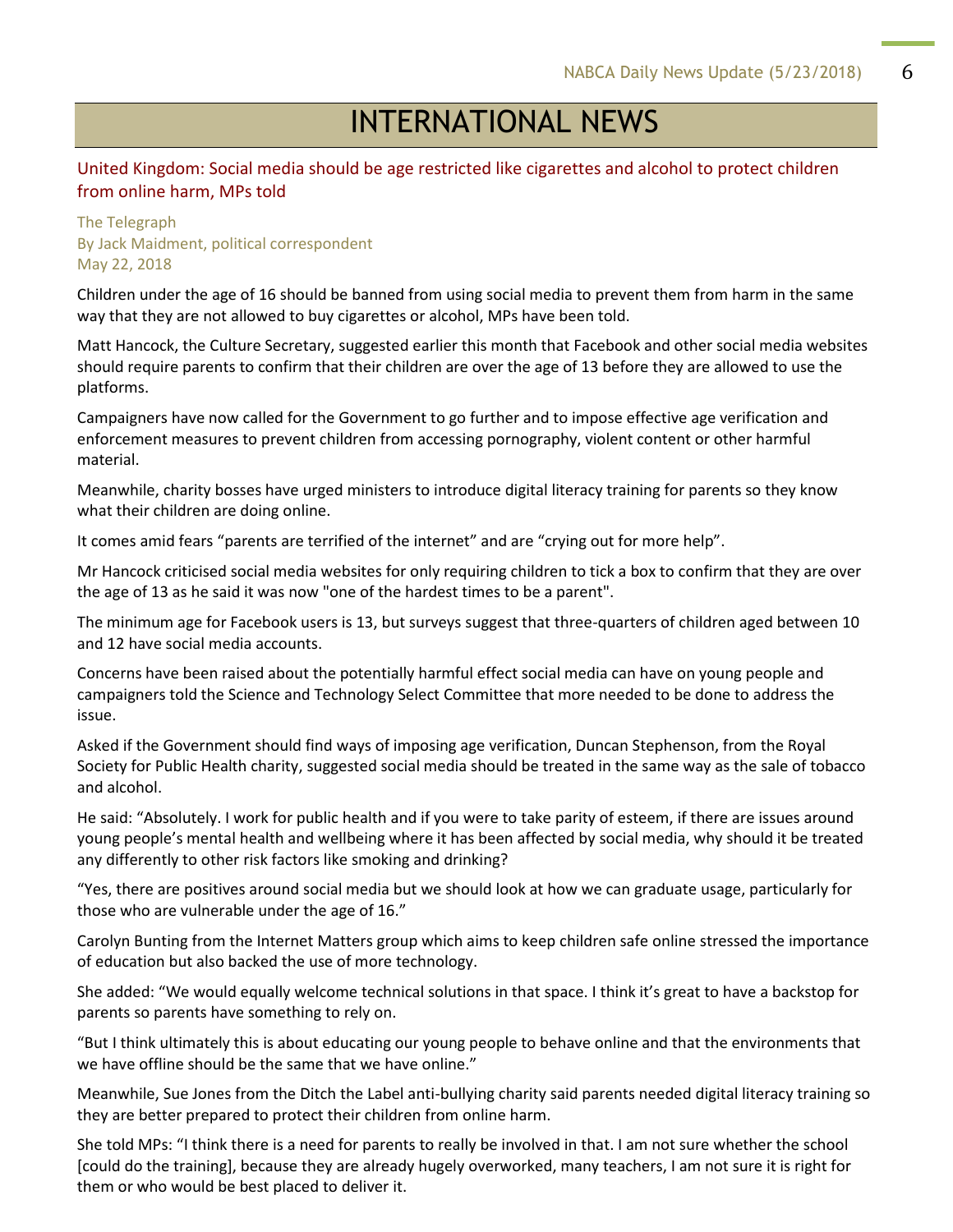"But there is definitely a need for it. Parents are terrified of the internet."

Ms Bunting added: "Overwhelmingly parents are just crying out for more help in this area. I think we need clearer, more succinct guidance and we need the equivalent of public service broadcasting.

"I don't know how we make that happen but we need to be motivating parents to get involved, giving them the right advice so they can help support their children."

# PUBLIC HEALTH NEWS

#### Drug and Alcohol Abuse: A Growing Problem for Those Growing Old

The Philadelphia Tribune May 22, 2018

Misuse and abuse of drugs and alcohol among the elderly is one of the fastest growing health problems in the U.S., according to the Substance Abuse and Mental Health Services Administration (SAMHSA), yet it can often be mistaken for normal aging behavior.

The statistics are alarming: according to The National Council on Alcoholism and Drug Dependence, Inc., 2.5 million older adults have an alcohol or drug problem; while a SAMHSA report shows that the use of illicit drugs, combining drugs with alcohol, and the nonmedical use of pharmaceuticals, results in an average of nearly 300 emergency room visits nationwide each day for those aged 65 and older.

Despite these disturbing trends, substance abuse among the elderly often goes unrecognized and untreated. According to "The Tough Talk: Aging Parents and Substance Abuse," a new survey commissioned by WellCare Health Plans, Inc., adult children of elderly parents know very little about the drugs and alcohol their parents consume, and three-quarters say it's possible that they may not even know if their parent had a substance abuse problem, likely mistaking the signs — such as slurred speech, dozing off and confusion — for normal behaviors of aging.

"While family members may not feel equipped to identify an abuse problem, they are often the ones who can best spot changes in behaviors that could indicate one exists," said Kevin Middleton, Psy.D., vice president, behavioral health, WellCare. "Given the serious consequences that overuse or abuse of drugs and alcohol can have on seniors, it's important to look for those signs and also ask questions that will help determine if and what kind of help is needed."

Dr. Middleton advises those with aging loves ones to be aware of the following.

- Life Changes Can Trigger Abuse: Retirement, the death of a spouse or dear friend, the loss of a pet and other significant life events, are times when the elderly are most likely to begin misusing or abusing drugs and alcohol.
- Signs of a Potential Problem: Many older people will hide their problem out of shame, and while substance abuse can mimic symptoms of other diseases, always consider the possibility of abuse if there are any major changes in behaviors, such as loss of interest in hobbies, activities or socializing, as well as changes in appetite and sleeping habits. Other signs to be aware of are noticeable memory loss, slurred speech and confusion.
- Asking Questions is the First Step: At times when loved ones appear sober and alert, start asking questions about their use of drugs and alcohol and if they think they have a problem. Speak frankly about your concerns and the risks of substance abuse, but also be sympathetic to the difficulties with which they're dealing.
- Seek Help: If you do suspect a substance abuse problem, contact his or her health care provider and discuss the best approach to getting appropriate treatment.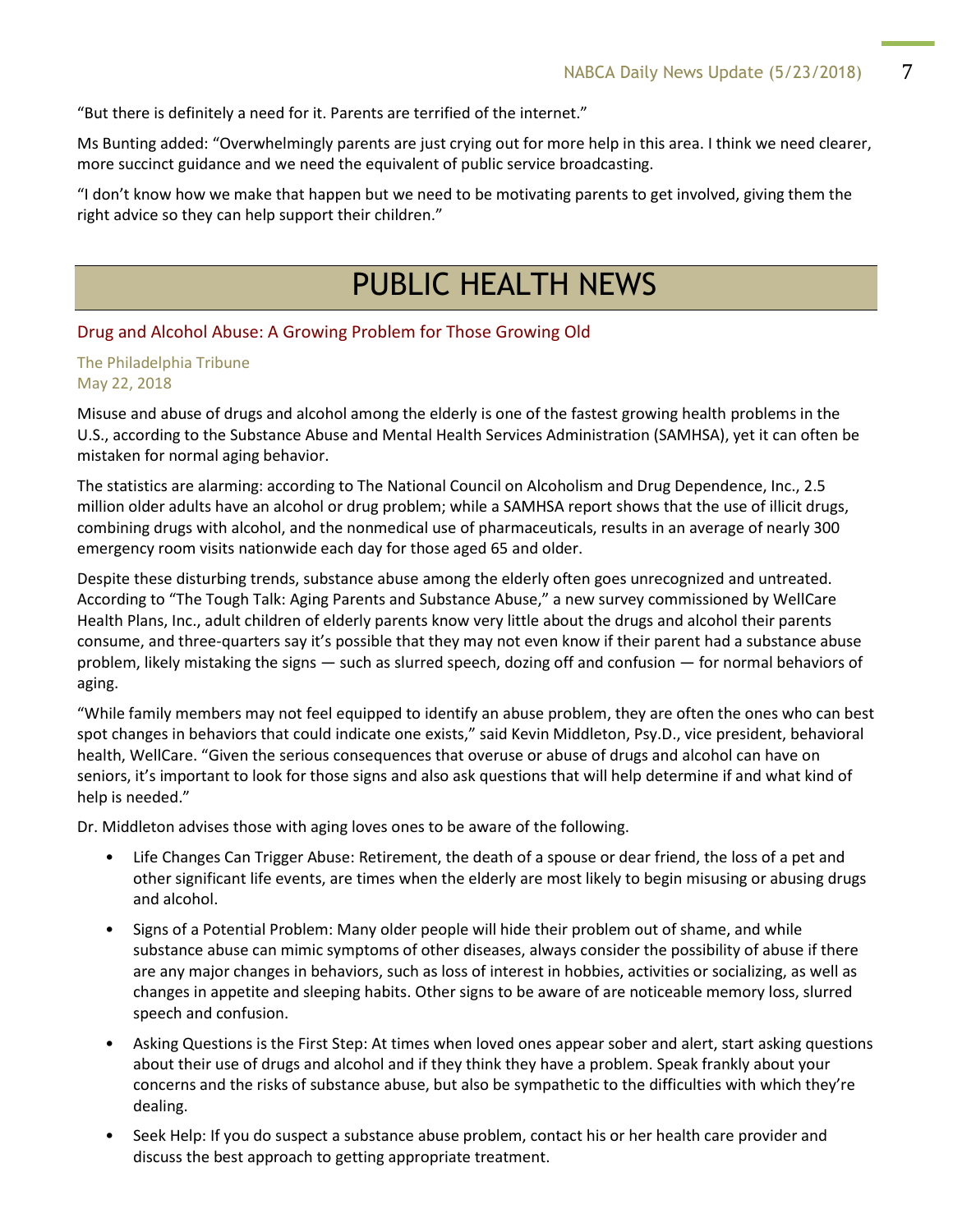For more tips and information on managing substance abuse for aging parents, visit WellCare's blog at tinyurl.com/ycu6e7g2.

Identifying substance abuse can be challenging, particularly when it comes to the elderly. However, addressing the issue quickly is critical. If you've detected signs of a problem, start by asking the right questions. — (StatePoint)

# INDUSTRY NEWS

#### The WSET Wants More Women To Work In The Drinks Industry

*The Wine and Spirits Education Trust (WSET) has partnered with Women of the Vine & Spirits to encourage more women to work in the drinks trade*

The Drinks Business By Edith Hancock May 23, 2018

The mutual alliance aims to "improve the visibility of progression paths and opportunities for women in the wine and spirits industry," according to the WSET's statement.

Women of the Vine & Spirits is a lobbying body which provides scholarships and awards to women so that they can advance in their careers in the food, wine, spirits, hospitality, or viticulture industries.

Members of the organisation can also purchase discounted tickets for round-tables, panel discussions and talks with industry leaders and firms which have corporate memberships with Women of the Vine, such as Champagne house Krug, whose CEO Maggie Henríquez is due to speak at an event in San Francisco on 31 May.

The WSET — the largest academic network in the drinks trade — will become a corporate member of Women of the Vine, offering access to its education materials and events.

In return, Women of the Vine & Spirits will also become WSET's 49th Corporate Patron, following the path of companies such as Berry Bros & Rudd and Sainsbury's which provide funding to the WSET so it can further develop its courses and qualifications, as well as maintain and advance its online global campus and professional membership body for graduates.

WSET Diploma students and alumni will be entitled to 20% off Women of the Vine & Spirits membership. In addition to membership benefits, members of Women of the Vine & Spirits are eligible to apply for scholarships through the Women of the Vine & Spirits Foundation.

the news comes after a scientific study which found that women are actually more discerning wine tasters than men.

Deborah Brenner, founder & CEO of Women of the Vine & Spirits, said that education is "vital to empowering women."

"We value and recognise the benefit that higher knowledge gives to an individual seeking to progress their career. We are thrilled to be working with WSET as a leader in the field and are excited for the new prospects our alliance will create for a successful future."

#### Brewers Association, NBWA Request Hearing Prior to MegaBrew Final Judgment

Brewbound By Justin Kendall May 22, 2018

Nearly two years after the Department of Justice (DOJ) signed off on Anheuser-Busch InBev's (ABI) \$100 billion takeover of SABMiller, the government agency still has not completed its review of the merger.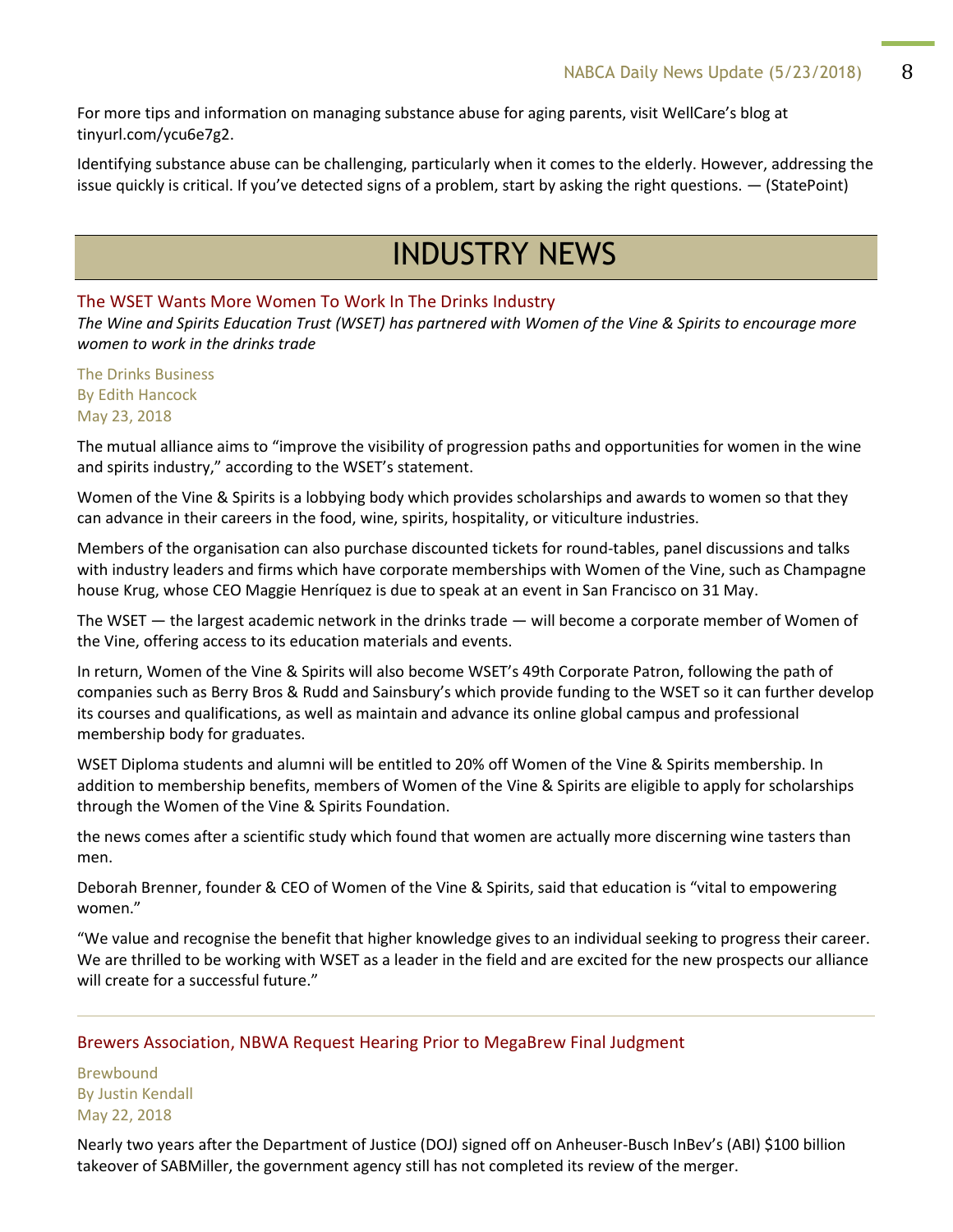The DOJ and ABI filed a joint motion on March 15 asking U.S. District Court Judge Emmet Sullivan to approve the "proposed final judgment." However, several groups have objected to the judgment, as it is currently written, and are now seeking a hearing in order to resolve anti-competitive concerns.

On May 15, the Brewers Association (BA) and the National Beer Wholesalers Association (NBWA) filed a joint brief requesting a hearing be held prior to the completion of the DOJ's proposed final judgement. In a separate filing, Consumer Action, a nonprofit consumer advocacy group, also supported a hearing.

Now it's up to U.S. District Court Judge Emmet Sullivan to decide whether to grant a hearing or move forward with the DOJ's modified proposed final judgment.

In their brief, the BA and NBWA said the DOJ's final judgment, as proposed, "contains ambiguities and raises substantial questions" about enforcement and "cannot be deemed in the public interest." A hearing, they argue, will allow the trade groups to "provide the court with necessary inside-the-industry information."

According to the BA and NBWA, the proposed final judgment, as written, "will not sufficiently remedy the significant anticompetitive harm arising from this merger, including the growth of ABI's incentive and ability to disadvantage its remaining rivals by impeding distribution of their beers."

The BA and NBWA also pointed out that a considerable chunk of an independent ABI wholesalers' business is tied up in ABI products, and those wholesalers cannot afford to lose the distribution rights to those brands. That means those wholesalers are incentivized to not do anything that ABI would consider "a lack of 'best efforts' towards ABI products." The so-called "best efforts" standard, they argue, is "too ambiguous without additional clarification" and the language needs to be included in the final judgment.

In their brief, the BA and NBWA said several provisions in the proposed final judgment need to be modified in order to preserve competition, including how marketing and promotional spends are calculated. The groups said the marketing spend should be based on current revenue as opposed to previous revenue, in order to prevent ABI from locking in market share.

The BA and NBWA also disagreed with the DOJ's 2016 decision to limit A-B's ability to acquire beer distributors if doing so would "result in more than 10 percent of its annual volume being distributed through wholly-owned distributorships in the U.S." According to the trade groups, ABI "could control a distributor even if it t had less than fifty percent equity interest."

Finally, the BA and NBWA objected to the DOJ shortening the enforcement term of the final judgment from 10 years to five years. Doing so, they argued, will have a "chilling effect on oversight."

Meanwhile, Consumer Action filed a similar brief on May 15 arguing in favor of maintaining the 10-year enforcement period of the final judgment as well as prohibiting ABI from acquiring wholesalers for a decade.

"If there's any ambiguity in the language, it makes it much more difficult for the antitrust division to enforce the settlement agreement and makes it more difficult for the industry participants to compete going forward," Andre Barlow, who represents Consumer Action and previously worked as a DOJ attorney, told Brewbound

Consumer Action's brief added that the DOJ should "include clearer and broader prohibitions against ABI's attempts to curb the promotion and distribution of rival beer [products]." If not, the group argued, "ABI will be able to tweak incentive programs offered to aligned distributors" and diminish the attention those wholesalers give to competitors' offerings.

Earlier this month, the DOJ rejected assertions made in a brief by D.G. Yuengling & Son Inc. about its investigation into whether ABI violated the proposed final judgement by redirecting the sale of an independent distributor in Mississippi. In defense of its review, the DOJ said it, and the monitoring trustee, interviewed "multiple industry participants, including beer brewers and independent distributors" and requested and reviewed "thousands of pages of documents and other information."

The DOJ concluded in the May 11 retort that the court should proceed with entering the final judgment.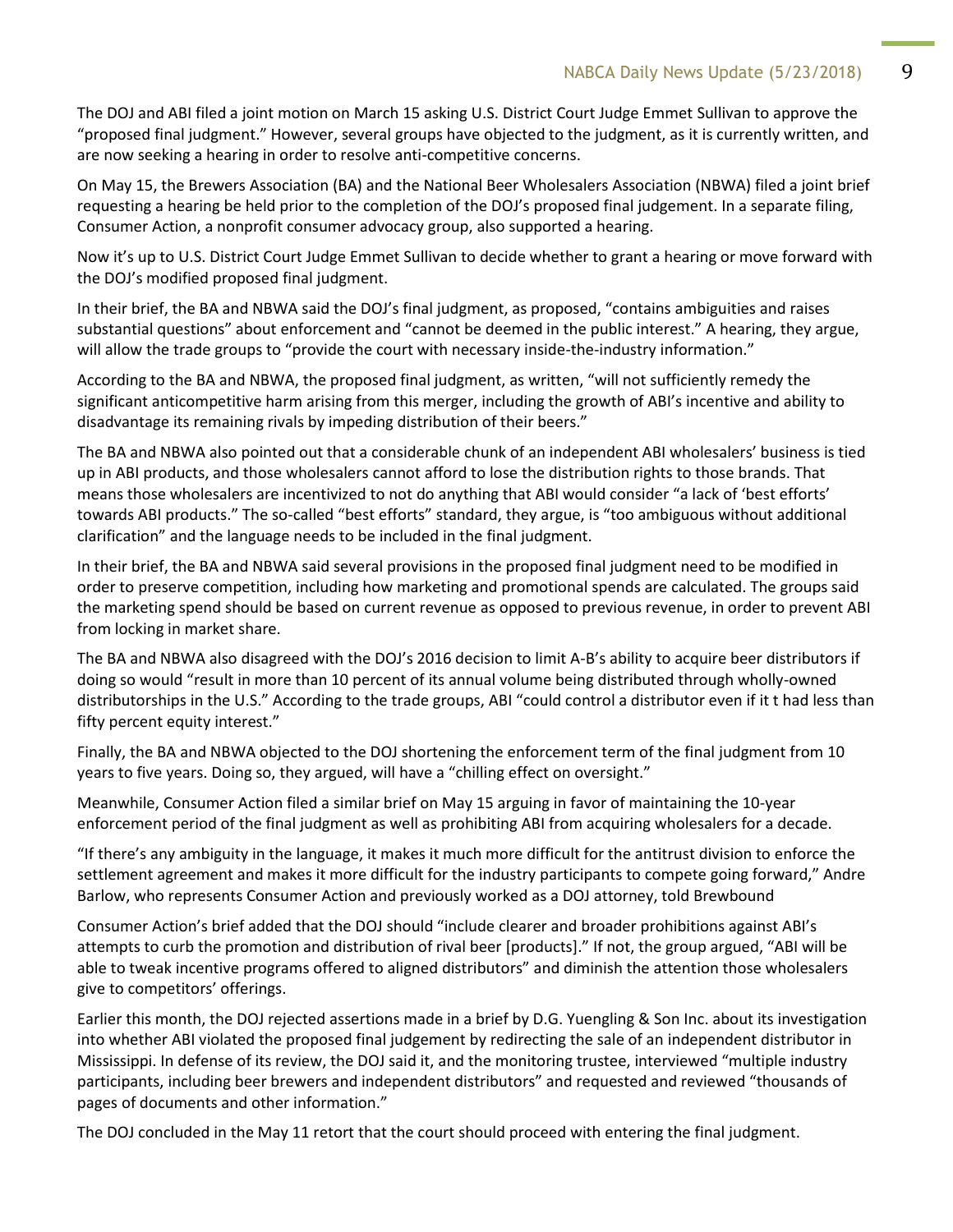# DAILY NEWS

#### When Suppliers Morph into Retailers

Healthy Alcohol Marketplace By Pamela S. Erickson, CEO May 22, 2018

When I started as an alcohol regulator, Oregon had many small wineries producing good wine—some of which was world class. But most wineries were very small and sometimes had difficulty "getting their product to market." These wineries felt they needed to develop a market before a distributor would be interested in partnering, and/or they feared getting lost in the portfolio of larger wine and spirit distributors. One method they pursued was selling their products at local festivals.

Some of these festivals got out of control. It turned out that wineries were inexperienced and unskilled in responsible serving practices. Attendees got intoxicated after having too many "tastes" and minors were served.

Eventually, we developed rules for festivals that included limits on servings and the size of a "taste", requirements for server training and other responsibility measures. As a result, these events became less of a problem.

Responsible retailing of alcohol is exceptionally important. We rely on our retail licensees to prevent sales to minors and intoxicated persons. This takes skill in observation, judging age, checking ID, knowing the signs of intoxication, and handling very delicate situations.

But now we face another situation where suppliers are entering the retail business, sometimes without the training or skills needed for good retailing. Today, we have over 6,000 breweries, the majority of which are small microbreweries or brew pubs. They may perceive similar challenges "getting their product to market," or have developed a business model selling their product direct to consumers from a tap room. It is not uncommon for these tap rooms to become full-fledged restaurants and entertainment venues. Rather than have some people come in and taste the product for possible future sale, their model entails large numbers of customers drinking substantial amounts of product.

To accomplish this evolving business model they often approach policy-makers to add license privileges as a way to increase their business success. And, sometimes, training on good serving practices was not included as a requirement.

#### **Conflicts with other licensees**

Because most wineries grow grapes, their tasting room is usually in a rural area. This generally means the customer base is not large enough to operate a full-scale restaurant. While some wineries have sought to become competitors for tourism and weddings, most now rely on "tasting fees" to offset tasting room costs.

The situation is different with breweries. The tap rooms that morph into pubs and restaurants are usually located in urban areas. This makes them direct competitors with local bars and restaurants. In some cases, the retail licensees paid a lot of money for their license. In other cases, a business could not get an alcohol license because the state had a quota and none were available. Brewpubs or tap rooms often evolve into full-scale retail premises by getting changes to their license type which gives them special privileges. Sometimes there is no increase in the license fee nor did the premise have to pay to acquire a license.

This issue recently erupted in Alaska where bar owners objected to the special privileges for small operators. A news article stated, "{retailers] see the current laws that allow breweries and distillers to serve alcohol as disturbing what was once an even playing field, turning it into one that's unfair. That's because bar owners have to pay many thousands of dollars for their licenses. "

#### **Cracks in the Three-tier System**

We rely on licensed, independent wholesalers to prevent the kind of market domination which created major social problems before Prohibition. The wholesale tier is the key to preventing the vertically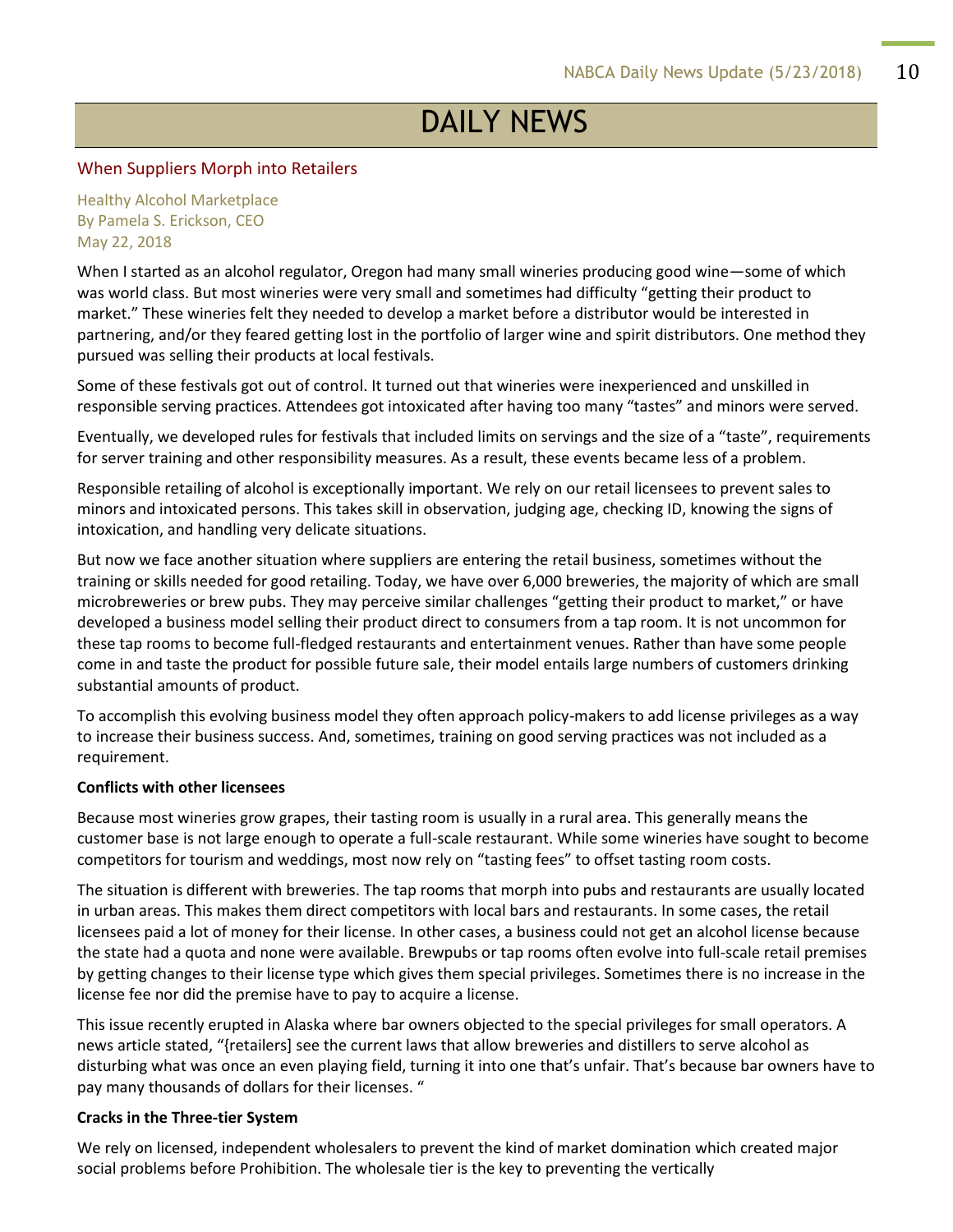integrated businesses which created these problems. That is why our Tied House Laws don't permit manufacturers to be in the retail business. Some policy makers have reasoned that it won't hurt the three-tier system if just a few small manufacturers operate differently.

But, several large beer companies have now purchased "craft" breweries with one or more tap rooms. This puts them instantly in the retail business with a greater ability to compete due to their access to large amounts of capital and extensive distribution systems.

Another issue involves tax collection and product tracking. In most states, this is the wholesaler's job. Allowing some licensees to operate outside this system means a state must set up a separate method to collect taxes and track product. Our three-tier system has worked well for decades. If we allow too much operation outside of this system, we run the risk of weakening it to the point of collapse.

It is also important to recognize that most of the small suppliers are successful because of the three-tier system. Not only does the middle tier prevent domination by large companies, trade practice regulations prohibit many strategies that would squeeze out the small guys. Large companies can't pay retailers for favorable shelf space nor can they work with a retailer to sell their product exclusively. Some states require that all products be sold to all retailers at the same price. These are common practices for other commodities and prevent small companies from "getting their product to market."

Suggestion:

So, What can a regulatory agency do about this situation? Here are some ideas:

Understand the marketplace, the alcohol industry and your local market. According to the Gallup Poll, the national rate of alcohol consumption seems pretty flat. The percent of people who drink declined slightly from 2016 to 2017, but the mean number of drinks per week increased slightly. In addition, the "craft" category is now crowded and revenue generation isn't what it has been in the past. So it's important to consider the impact of more alcohol outlets on existing businesses and public health.

During the process of license creation or modification, regulators should be a reliable resource to legislators and other policy-makers. While legislators may not accept all recommendations, they are likely to make the best decisions when presented with all of the facts. Therefore, it would be helpful to point out potential conflicts with other licensees and impacts on the three-tier system.

Regulators should also remind everyone about the critical importance of retailing responsibilities and the skills required.

It would be helpful to bring up the issues of the cost and need to maintain a separate method to collect excise taxes and to track products for safety reasons. And, it would be good to note that there may be additional costs for enforcement and licensing.

Finally, it is important to emphasize that regulations are there to protect public health and safety. It may be a good idea to enlist the help of public health and law enforcement to make the case for doing everything possible to reduce the high cost of alcohol harm to our youth and citizens.

#### Sources:

"Sample sales present snag for overhaul of state alcohol laws" by Andrew Kitchenman, KTOO and AlaskaPublic Media, May 7, 2018

"Special Rules for Small Brewers, Wineries and Distillers," by Pamela S. Erickson, available at www.healthyalcoholmarket.com.

www.brewersassociation.org/statistics/number-of-breweries http://news.gallup.com/poll/1582/alcohol-drinking.aspx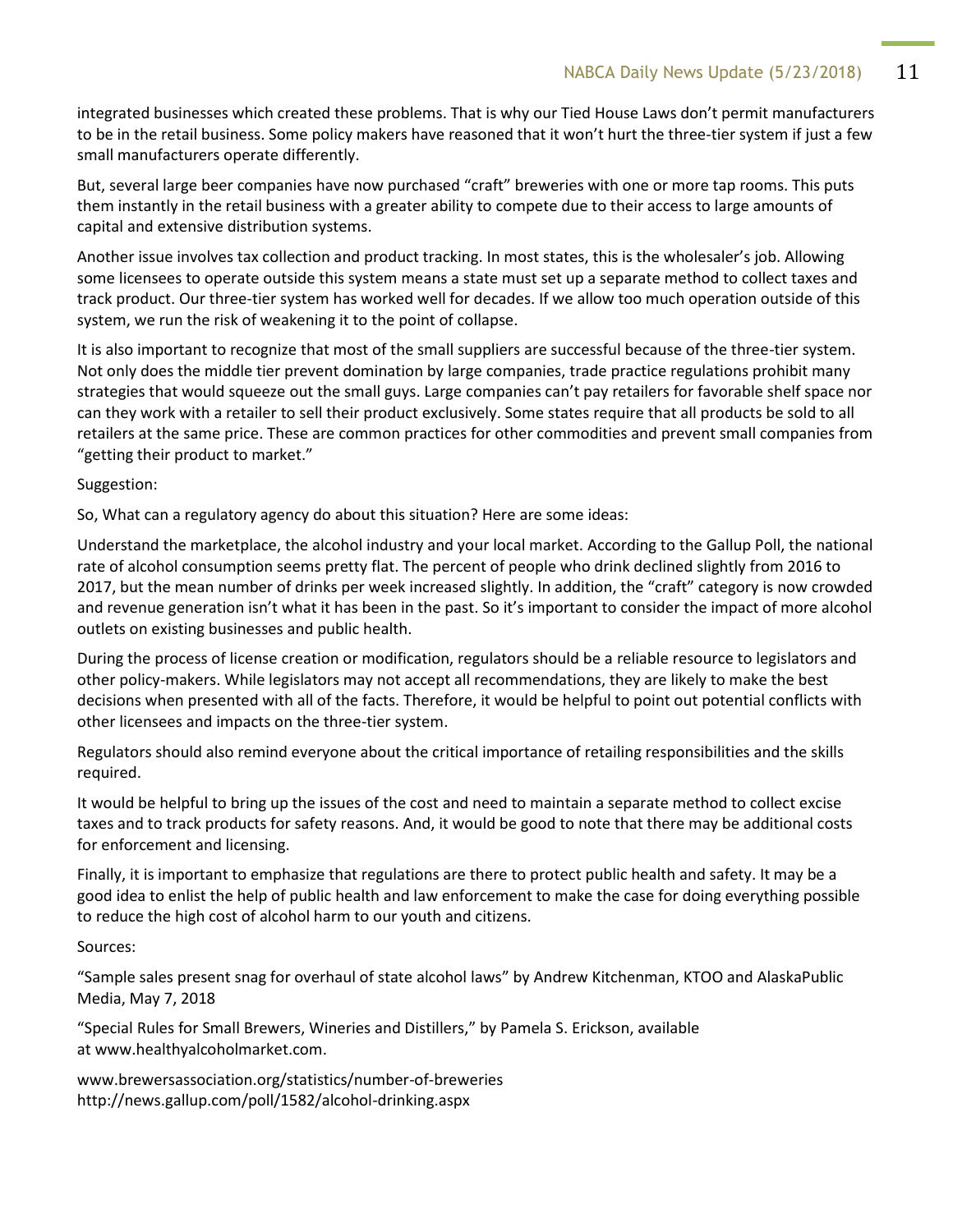#### More smartphone apps delivering alcohol

*A growing list of grocery stores, food delivery apps, and online retailers are now delivering alcohol straight to your door. Alcohol delivery has been a problem in the past with underage kids finding a way to get it. NBC Charlotte wanted to know if it's still happening.*

#### **WCNC** Author: Fred Shropshire, Mitzi Morris May 22, 2018

CHARLOTTE, N.C. -- A growing list of grocery stores, food delivery apps, and online retailers are now delivering alcohol straight to your door.

Alcohol delivery has been a problem in the past with underage kids finding a way to get it. NBC Charlotte wanted to know if it's still happening.

An NBC News investigation found not every alcohol delivery driver follows their company's rules. One driver gave the alcohol to a 13-year-old middle school student who answered the door. So did another one.

Underage drinking is a problem with real consequences. According to the state, every week, one person in North Carolina dies due to underage drinking.

A year after that NBC investigation, we wired a Charlotte home with five cameras to see if delivery drivers were doing a better job at upholding alcohol delivery policies.

This is Hiwot, 23, a former digital producer for NBC Charlotte. She ordered alcohol to be delivered.

"So it does pop up and say I will need to have an ID on the actual screen."

Delivery driver number one from Postmates asked for her ID. He had to scan the license before he could leave the order.

"Place the barcode in front of the camera until it's captured automatically."

Next, we ordered wine from Publix via the Instacart app.

"The order's on the way."

Instacart -- which also delivers from Total Wine, Food Lion and other local retailers -- had the widest delivery area.

The driver again asked for ID right away.

"He carded her."

Online retailer Amazon followed the rules, too.

We reviewed the policies for Amazon, Instacart and Postmates -- all say alcohol will not be left without proof of valid ID or if the customer appears intoxicated.

53 percent of 8th graders say it's 'fairly easy' or 'easy' to get their hands on alcohol. 71 percent of 10th graders agree. With local schools holding graduation ceremonies soon, Charlotte-Mecklenburg Police told us they will keep an eye out for underage drinkers.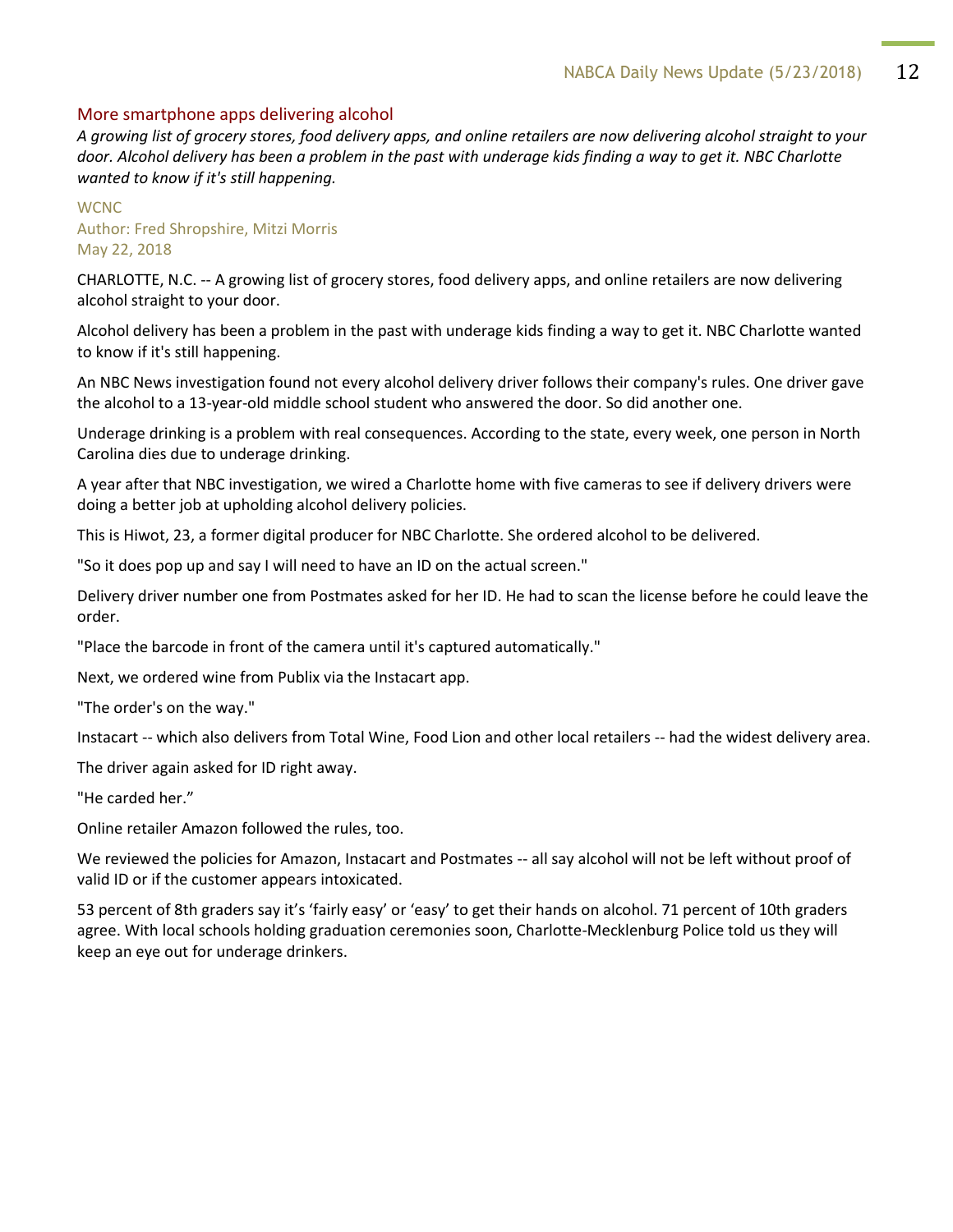#### And If The Grocery Stores Were Selling Gin

The Siver Post By Zack Stilington May 23, 2018

CANADA - Before the craze for spirits in quebec to the société des alcools du Québec (SAQ), the big players of the power and convenience stores would also like to lather on their tablets these products of the soil. What the law prohibits.

Saturday, The Sun argued that since the fiscal year 2013-2014, the sales of the products of the province of Quebec at the SAQ have jumped from \$36.3 million to \$61.8 million \$, an increase of 70 %. For spirits, such as gin, vodka or whisky, they went from \$ 19.2 million to \$37.9 million.

"Today, we can sell craft beers, ciders and wine, but no spirits," said Yves Servais, general manager of the merchants Association convenience stores and grocers in Quebec, a collection that has over 1000 members.

"In recent years, we have placed the emphasis on the beers from quebec. This are the convenience stores, which have given a boost to the industry. […] For wine, it is more problematic, because a number of vineyards do not have a production capacity large enough. By contrast, for the spirits, we would like to be able to contribute to the growth of the market. These are quality products. It would be necessary to make changes to the regulations," he continued

The latter concedes that this battle against the government and the State-owned company to obtain an amendment to the law will not be an easy matter. "The SAQ, it is a monster, it is a State within a State. This will not be easy to win!"

#### **Open to the idea**

Currently, the regulations do not allow convenience stores or grocers to sell spirits in quebec. There is still no permit from the genre. This measure is restricted to the SAQ.

At Loblaw, Metro and Sobeys, the perpetrators have not wanted to be wet directly on the subject. They preferred to give the floor to the Canadian Council of retail Trade (RCC), which is the voice of retailers in the country.

"Retailers have a wide range of local products that they offer to the consumers and they encourage the producers for many years. For example, the québec wines are arriving in stores as early as December 2016, following a legislative change," recalls Marc Fortin, president, RCC-Québec. "They are, therefore, open to improve their offer of products, including alcoholic products and spirits are no exception. They can already be found in several grocery stores in the United States and in several countries in Europe. If the law allowed, and that a change to the legislation in force was made, the retailers would also spirits to consumers in québec," he continued.

"The SAQ has an excellent distribution network. Is it that we could offer the two options? Maybe. This is done particularly in British Columbia "

—Joel Pelletier, co-founder of the Distillery in the St. Laurent

In the last few days, of spirits producers have complained to the Sun the fact that they don't have the right "to the same privileges" as other players of the industry, such as wine. For example, several of them still may not sell their product to their place of production because of their permits "industrial". To be able to do so, they must obtain a licence "craftsman", as is the case for The Domaine Lafrance in Saint-Joseph-du-Lac. This means that the producer cultivates the raw material of his recipe.

However, this may change due to the proposed act, 170 which aims in particular to modernize the legal regime applicable to the liquor license.

To obtain the right to sell spirits in grocery and convenience stores, the co-founder of the Distillery in the St. Laurent, Joël Pelletier, is said to be open to the idea.